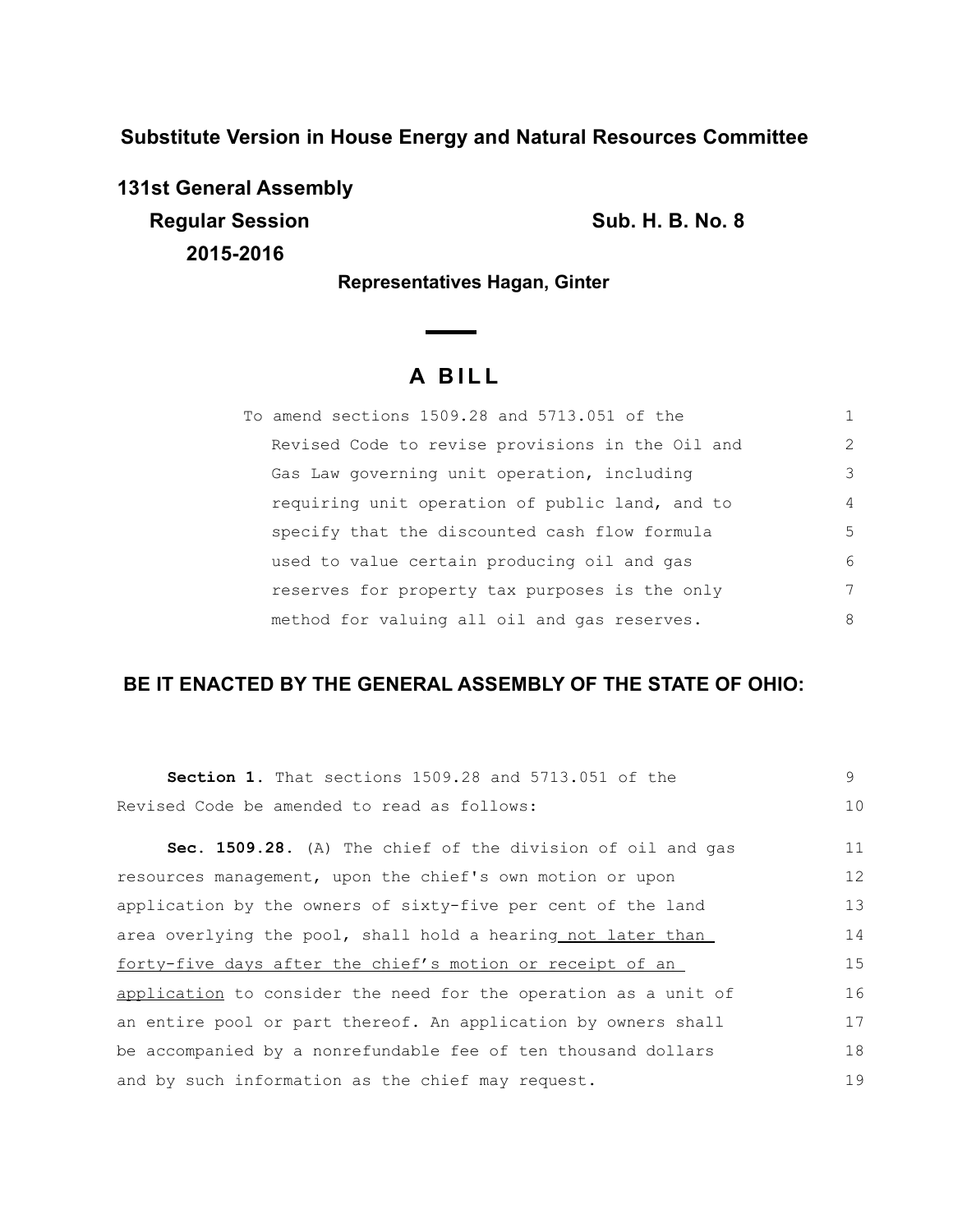# **Sub. H. B. No. 8 Page 2 Substitute Version in House Energy and Natural Resources Committee**

The chief shall make an order providing for the unit operation of a pool or part thereof not later than thirty days after the date of the hearing if the chief finds that such operation is reasonably necessary to increase substantially the ultimate recovery of oil and gas, and the value of the estimated additional recovery of oil or gas exceeds the estimated additional cost incident to conducting the operation. The order shall be upon terms and conditions that are just and reasonable and shall prescribe a plan for unit operations that shall include: 20 21 22 23 24 25 26 27 28 29

(1) A description of the unitized area, termed the unit area; 30 31

(2) A statement of the nature of the operations contemplated; 32 33

(3) An allocation to the separately owned tracts in the unit area of all the oil and gas that is produced from the unit area and is saved, being the production that is not used in the conduct of operations on the unit area or not unavoidably lost. The allocation shall be in accord with the agreement, if any, of the interested parties. If there is no such agreement, the chief shall determine the value, from the evidence introduced at the hearing, of each separately owned tract in the unit area, exclusive of physical equipment, for development of oil and gas by unit operations, and the production allocated to each tract shall be the proportion that the value of each tract so determined bears to the value of all tracts in the unit area.

(4) A provision for the credits and charges to be made in the adjustment among the owners in the unit area for their respective investments in wells, tanks, pumps, machinery, materials, and equipment contributed to the unit operations; 46 47 48 49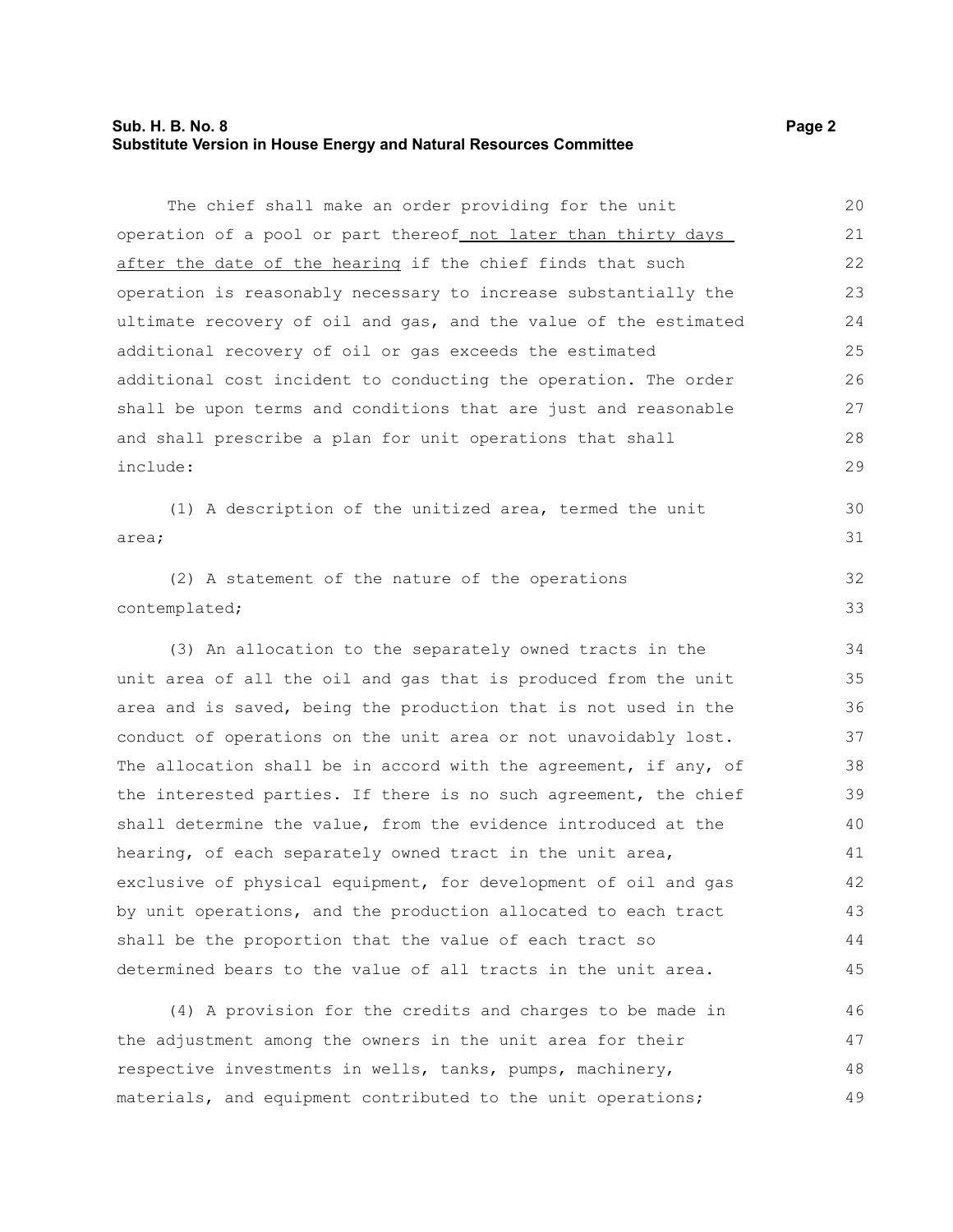## **Sub. H. B. No. 8 Page 3 Substitute Version in House Energy and Natural Resources Committee**

(5) A provision providing how the expenses of unit operations, including capital investment, shall be determined and charged to the separately owned tracts and how the expenses shall be paid;

(6) A provision, if necessary, for carrying or otherwise financing any person who is unable to meet the person's financial obligations in connection with the unit, allowing a reasonable interest charge for such service that is not less than two hundred per cent;

(7) A provision for the supervision and conduct of the unit operations, in respect to which each person shall have a vote with a value corresponding to the percentage of the expenses of unit operations chargeable against the interest of that person; 59 60 61 62 63

(8) The time when the unit operations shall commence, and the manner in which, and the circumstances under which, the unit operations shall terminate;

(9) Such additional provisions as are found to be appropriate for carrying on the unit operations, and for the protection or adjustment of correlative rights. 67 68 69

(B) No order of the chief providing for unit operations shall become effective unless and until the plan for unit operations prescribed by the chief has been approved in writing by those owners who, under the chief's order, will be required to pay at least sixty-five per cent of the costs of the unit operation, and also by the royalty or, with respect to unleased acreage, fee owners of sixty-five per cent of the acreage to be included in the unit. If the plan for unit operations has not been so approved by owners and royalty owners at the time the 70 71 72 73 74 75 76 77 78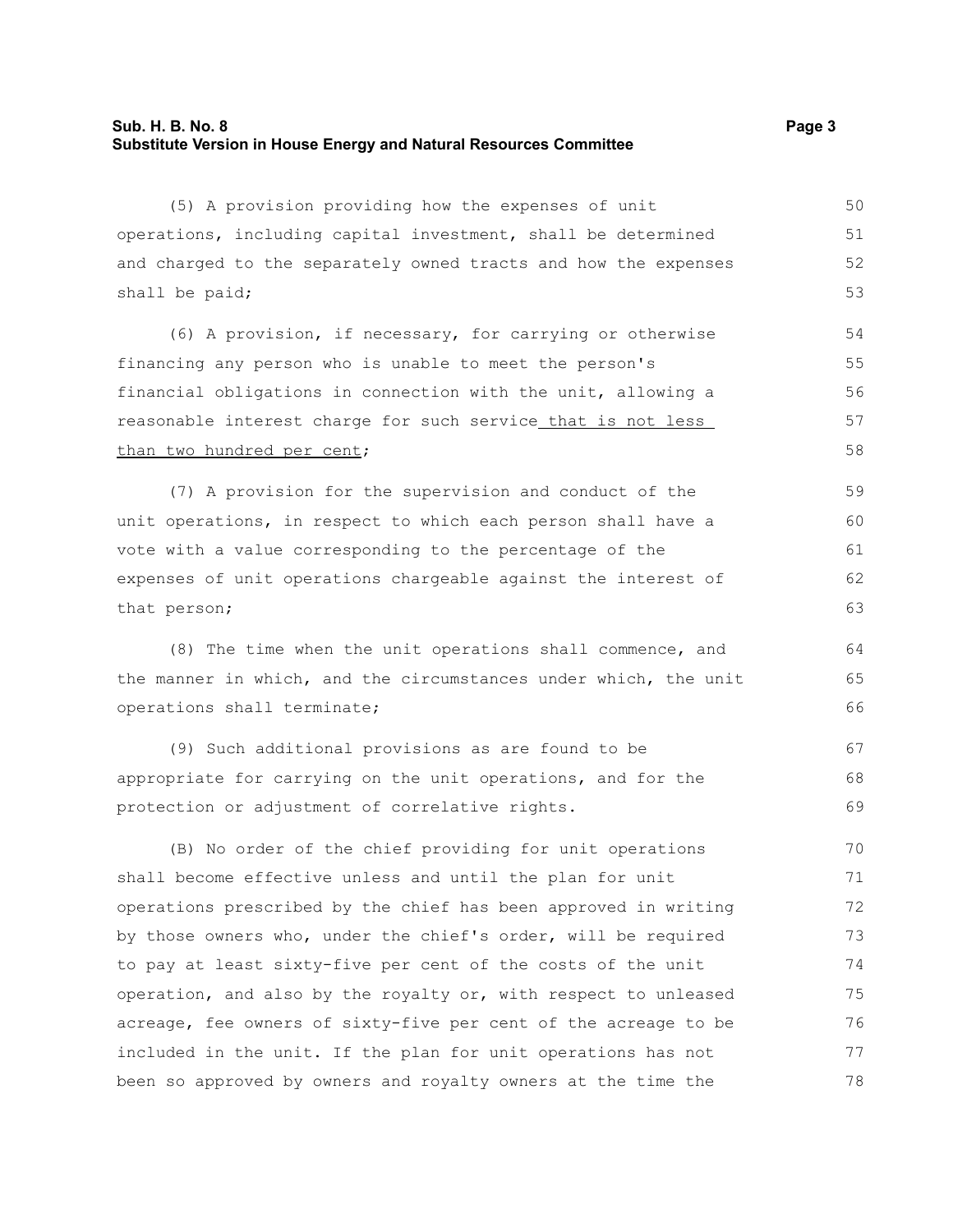#### **Sub. H. B. No. 8 Page 4 Substitute Version in House Energy and Natural Resources Committee**

order providing for unit operations is made, the chief shall upon application and notice hold such supplemental hearings as may be required to determine if and when the plan for unit operations has been so approved. If the owners and royalty owners, or either, owning the required percentage of interest in the unit area do not approve the plan for unit operations within a period of six months from the date on which the order providing for unit operations is made, the order shall cease to be of force and shall be revoked by the chief. 79 80 81 82 83 84 85 86 87

An order providing for unit operations may be amended by an order made by the chief, in the same manner and subject to the same conditions as an original order providing for unit operations, provided that: 88 89 90 91

(1) If such an amendment affects only the rights and interests of the owners, the approval of the amendment by the royalty owners shall not be required. 92 93 94

(2) No such order of amendment shall change the percentage for allocation of oil and gas as established for any separately owned tract by the original order, except with the consent of all persons owning interest in the tract. 95 96 97 98

The chief, by an order, may provide for the unit operation of a pool or a part thereof that embraces a unit area established by a previous order of the chief. Such an order, in providing for the allocation of unit production, shall first treat the unit area previously established as a single tract, and the portion of the unit production so allocated thereto shall then be allocated among the separately owned tracts included in the previously established unit area in the same proportions as those specified in the previous order. 99 100 101 102 103 104 105 106 107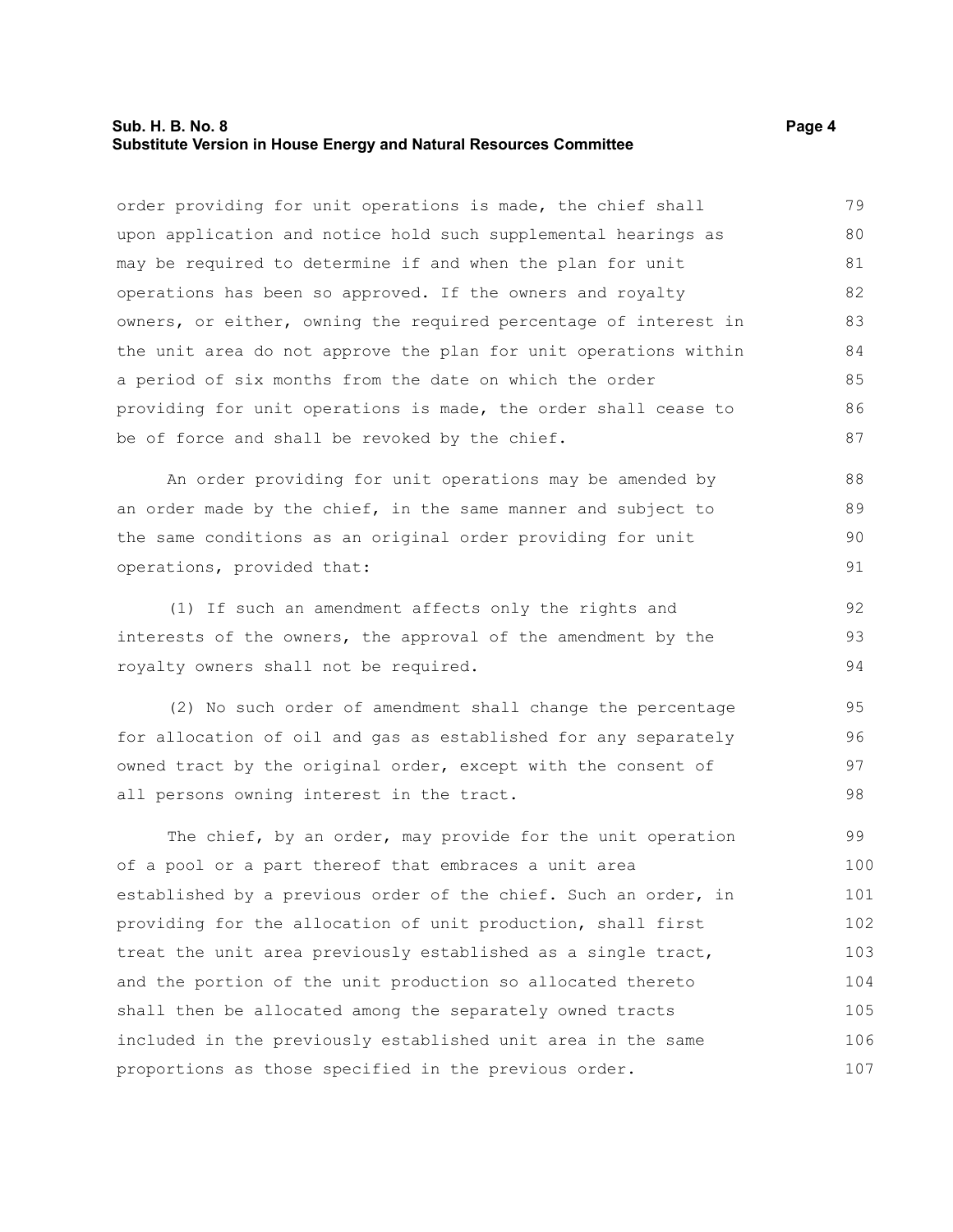# **Sub. H. B. No. 8 Page 5 Substitute Version in House Energy and Natural Resources Committee**

Oil and gas allocated to a separately owned tract shall be deemed, for all purposes, to have been actually produced from the tract, and all operations, including, but not limited to, the commencement, drilling, operation of, or production from a well upon any portion of the unit area shall be deemed for all purposes the conduct of such operations and production from any lease or contract for lands any portion of which is included in the unit area. The operations conducted pursuant to the order of the chief shall constitute a fulfillment of all the express or implied obligations of each lease or contract covering lands in the unit area to the extent that compliance with such obligations cannot be had because of the order of the chief. 108 109 110 111 112 113 114 115 116 117 118 119

Oil and gas allocated to any tract, and the proceeds from the sale thereof, shall be the property and income of the several persons to whom, or to whose credit, the same are allocated or payable under the order providing for unit operations. 120 121 122 123 124

No order of the chief or other contract relating to the sale or purchase of production from a separately owned tract shall be terminated by the order providing for unit operations, but shall remain in force and apply to oil and gas allocated to the tract until terminated in accordance with the provisions thereof. 125 126 127 128 129 130

Notwithstanding divisions (A) to (H) of section 1509.73 of the Revised Code and rules adopted under it, the chief shall issue an order for the unit operation of a pool or a part of a pool that encompasses a unit area consisting in whole or in part of oil or natural resources owned or controlled by the state or a political subdivision of the state. 131 132 133 134 135 136

Except to the extent that the parties affected so agree,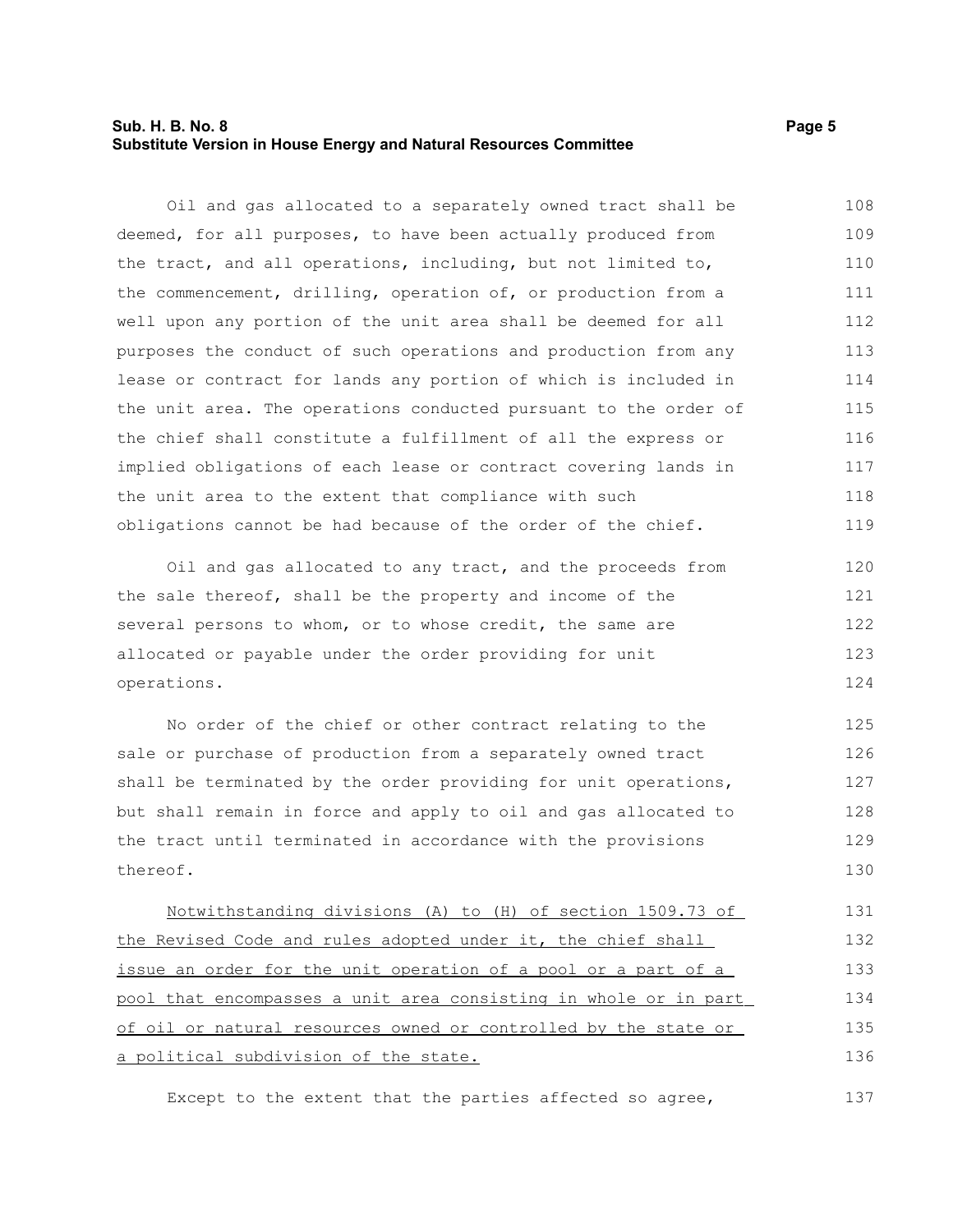## **Sub. H. B. No. 8 Page 6 Substitute Version in House Energy and Natural Resources Committee**

no order providing for unit operations shall be construed to result in a transfer of all or any part of the title of any person to the oil and gas rights in any tract in the unit area. All property, whether real or personal, that may be acquired for the account of the owners within the unit area shall be the property of such owners in the proportion that the expenses of unit operations are charged. (C) If the chief adopts rules or establishes guidelines for the purposes of this section, the rules or guidelines shall not do either of the following: (1) Establish a prehearing publication notice requirement of more than three publications in a newspaper of daily general circulation in the county or counties in which a proposed unit is to be located; (2) Require the last date of publication of such a prehearing notice to occur not more than five days prior to the hearing. Any publication requirement established in rules adopted or guidelines established under division (C) of this section shall allow for publication in the newspaper of daily circulation that is nearest to the proposed area of unit operation if a newspaper of daily circulation is not available in the county in which the proposed area of unit operation is located. **Sec. 5713.051.** (A) As used in this section: (1) "Oil" means all grades of crude oil. (2) "Gas" means all forms of natural gas. (3) "Well" means an oil or gas well or an oil and gas 138 139 140 141 142 143 144 145 146 147 148 149 150 151 152 153 154 155 156 157 158 159 160 161 162 163 164 165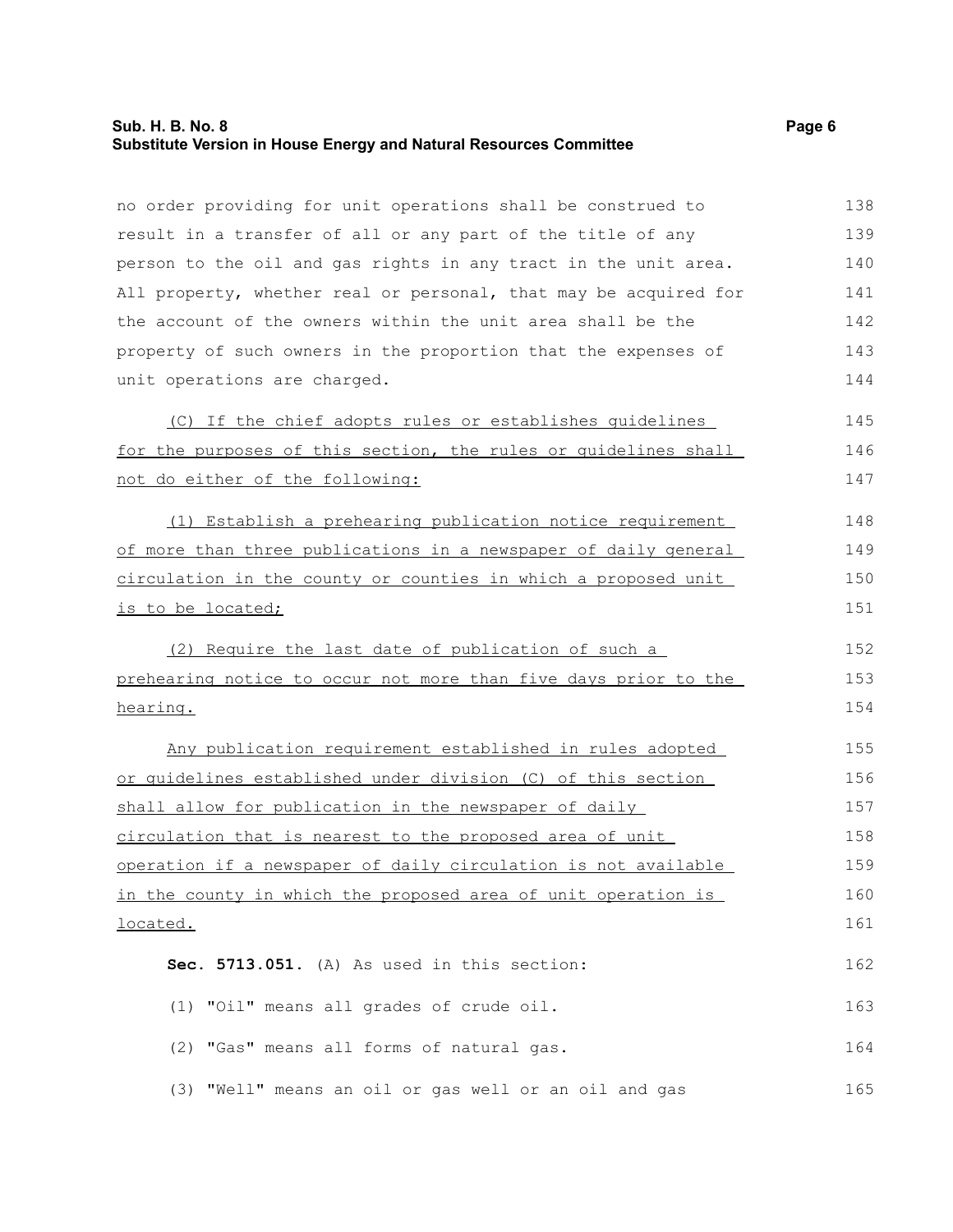| Sub. H. B. No. 8                                                   | Page 7 |
|--------------------------------------------------------------------|--------|
| Substitute Version in House Energy and Natural Resources Committee |        |

| well. |                                                           | 166 |
|-------|-----------------------------------------------------------|-----|
|       | $(4)$ "M.C.F." means one thousand cubic feet.             | 167 |
|       | (5) "Commonly metered wells" means two or more wells that | 168 |

169

share the same meter.

(6) "Total production" means the total amount of oil, measured in barrels, and the total amount of gas, measured in M.C.F., of all oil and gas actually produced and sold from a single well that is developed and producing on the tax lien date. For commonly metered wells, "total production" means the total amount of oil, measured in barrels, and the total amount of gas, measured in M.C.F., of all oil and gas actually produced and sold from the commonly metered wells divided by the number of the commonly metered wells. 170 171 172 173 174 175 176 177 178

(7) "Flush production" means total production from a single well during the first twelve calendar months during not more than two consecutive calendar years after a well first begins to produce. For commonly metered wells, "flush production" means total production during the first twelve calendar months during not more than two consecutive calendar years after a well first begins to produce from all wells with flush production divided by the number of those wells. 179 180 181 182 183 184 185 186

(8) "Production through secondary recovery methods" means total production from a single well where mechanically induced pressure, such as air, nitrogen, carbon dioxide, or water pressure, is used to stimulate and maintain production in the oil and gas reservoir, exclusive of any flush production. For commonly metered wells, "production through secondary recovery methods" means total production from all wells with production through secondary recovery methods divided by the number of the-187 188 189 190 191 192 193 194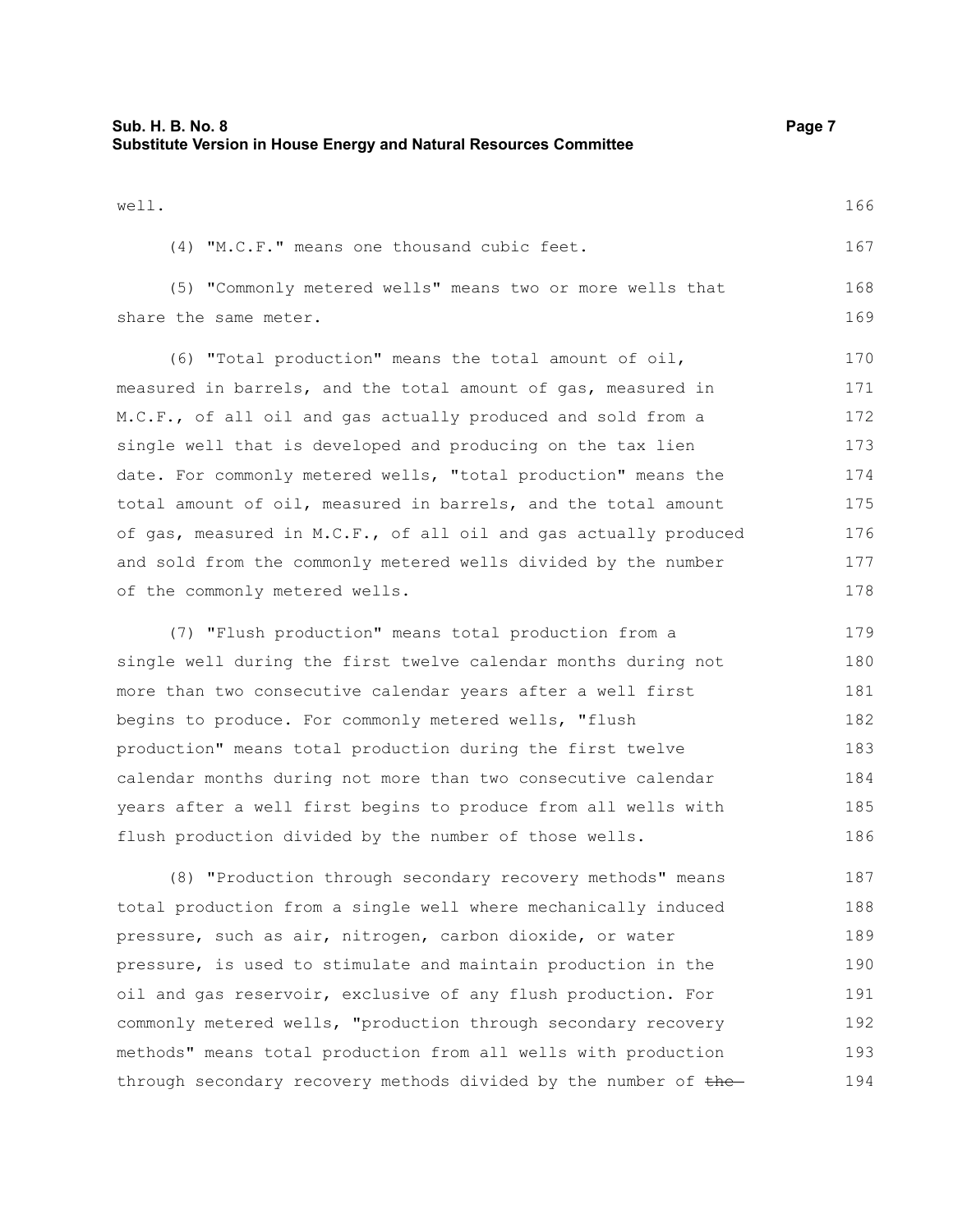# **Sub. H. B. No. 8 Page 8 Substitute Version in House Energy and Natural Resources Committee**

those wells.

195

| (9) "Stabilized production" means total production               | 196 |  |  |  |  |  |  |
|------------------------------------------------------------------|-----|--|--|--|--|--|--|
| reduced, if applicable, by the greater of forty-two and one-half | 197 |  |  |  |  |  |  |
| per cent of flush production or fifty per cent of production     | 198 |  |  |  |  |  |  |
| through secondary recovery methods.                              |     |  |  |  |  |  |  |

(10) "Average daily production" means stabilized production divided by three hundred sixty-five, provided the well was in production at the beginning of the calendar year. If the well was not in production at the beginning of the calendar year, "average daily production" means stabilized production divided by the number of days beginning with the day the well went into production in the calendar year and ending with the thirty-first day of December. 200 201 202 203 204 205 206 207

(11) "Gross price" means the unweighted average price per barrel of oil or the average price per M.C.F. of gas produced from Ohio wells and first sold during the five-year period ending with the calendar year immediately preceding the tax lien date, as reported by the department of natural resources. 208 209 210 211 212

(12) "Average annual decline rate" means the amount of yearly decline in oil and gas production of a well after flush production has ended. For the purposes of this section, the average annual decline rate is thirteen per cent. 213 214 215 216

(13) "Gross revenue" means the gross revenue from a well during a ten-year discount period with production assumed to be one barrel of oil or one M.C.F. of gas during the first year of production and declining at the annual average annual decline rate during the remaining nine years of the ten-year discount period, as follows: 217 218 219 220 221 222

(a) First year: one barrel or one M.C.F. multiplied by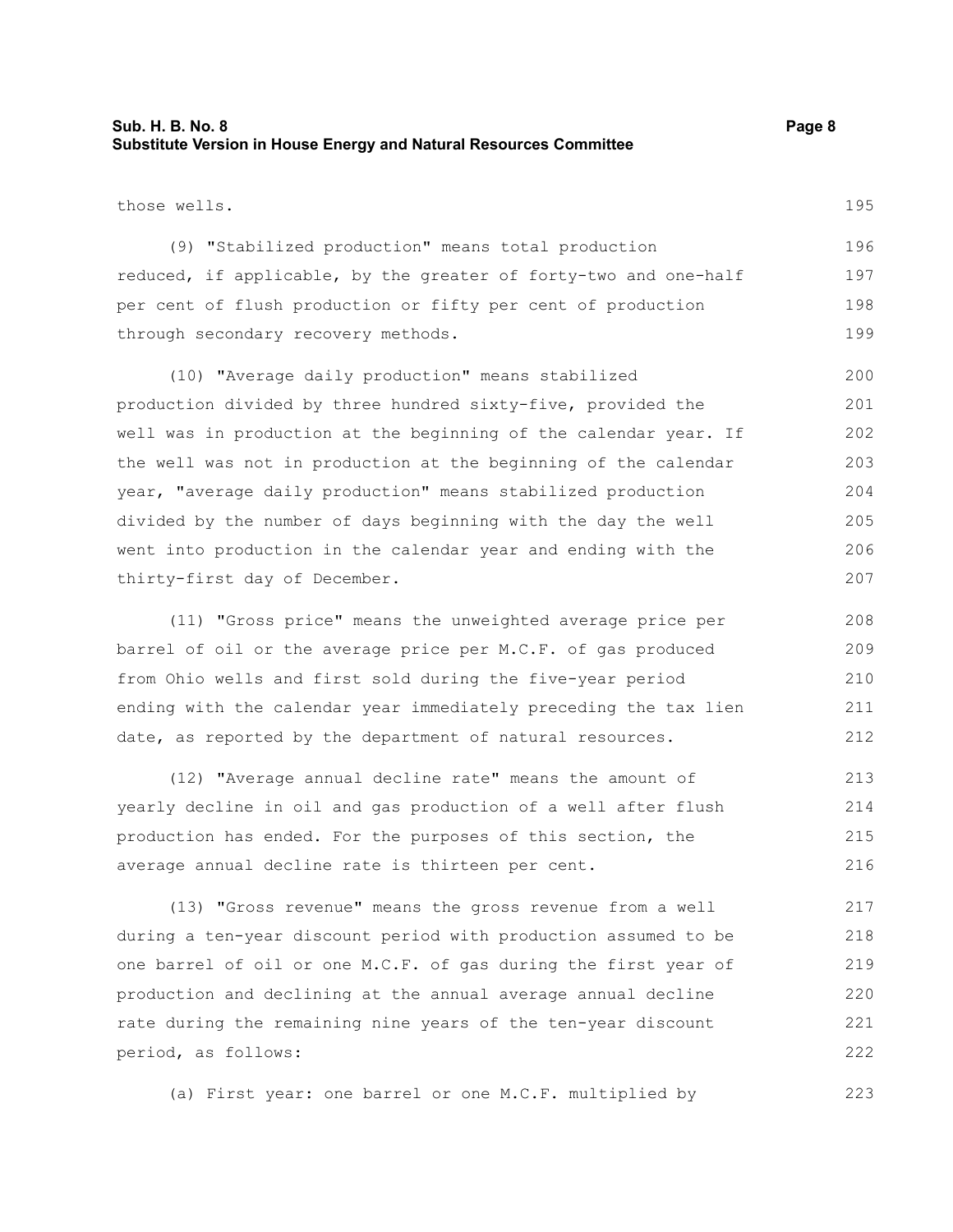| Sub. H. B. No. 8<br>Substitute Version in House Energy and Natural Resources Committee | Page 9 |
|----------------------------------------------------------------------------------------|--------|
| gross price;                                                                           | 224    |
| (b) Second year: 0.870 barrel or 0.870 M.C.F. multiplied                               | 225    |
| by gross price;                                                                        | 226    |
| (c) Third year: 0.757 barrel or 0.757 M.C.F. multiplied by                             | 227    |
| gross price;                                                                           | 228    |
| (d) Fourth year: 0.659 barrel or 0.659 M.C.F. multiplied                               | 229    |
| by gross price;                                                                        | 230    |
| (e) Fifth year: 0.573 barrel or 0.573 M.C.F. multiplied by                             | 231    |
| gross price;                                                                           | 232    |
| (f) Sixth year: 0.498 barrel or 0.498 M.C.F. multiplied by                             | 233    |
| gross price;                                                                           | 234    |
| (g) Seventh year: 0.434 barrel or 0.434 M.C.F. multiplied                              | 235    |
| by gross price;                                                                        | 236    |
| (h) Eighth year: 0.377 barrel or 0.377 M.C.F. multiplied                               | 237    |
| by gross price;                                                                        | 238    |
| (i) Ninth year: 0.328 barrel or 0.328 M.C.F. multiplied by                             | 239    |
| gross price;                                                                           | 240    |
| (j) Tenth year: 0.286 barrel or 0.286 M.C.F. multiplied by                             | 241    |
| gross price.                                                                           | 242    |
| (14) "Average royalty expense" means the annual cost of                                | 243    |
| royalties paid by all working interest owners in a well. For the                       | 244    |
| purposes of this section, the average royalty expense is fifteen                       | 245    |
| per cent of annual gross revenue.                                                      | 246    |
| (15) "Average operating expense" means the annual cost of                              | 247    |
| operating and maintaining a producing well after it first begins                       | 248    |
| production. For the purposes of this section, the average                              | 249    |
| operating expense is forty per cent of annual gross revenue.                           | 250    |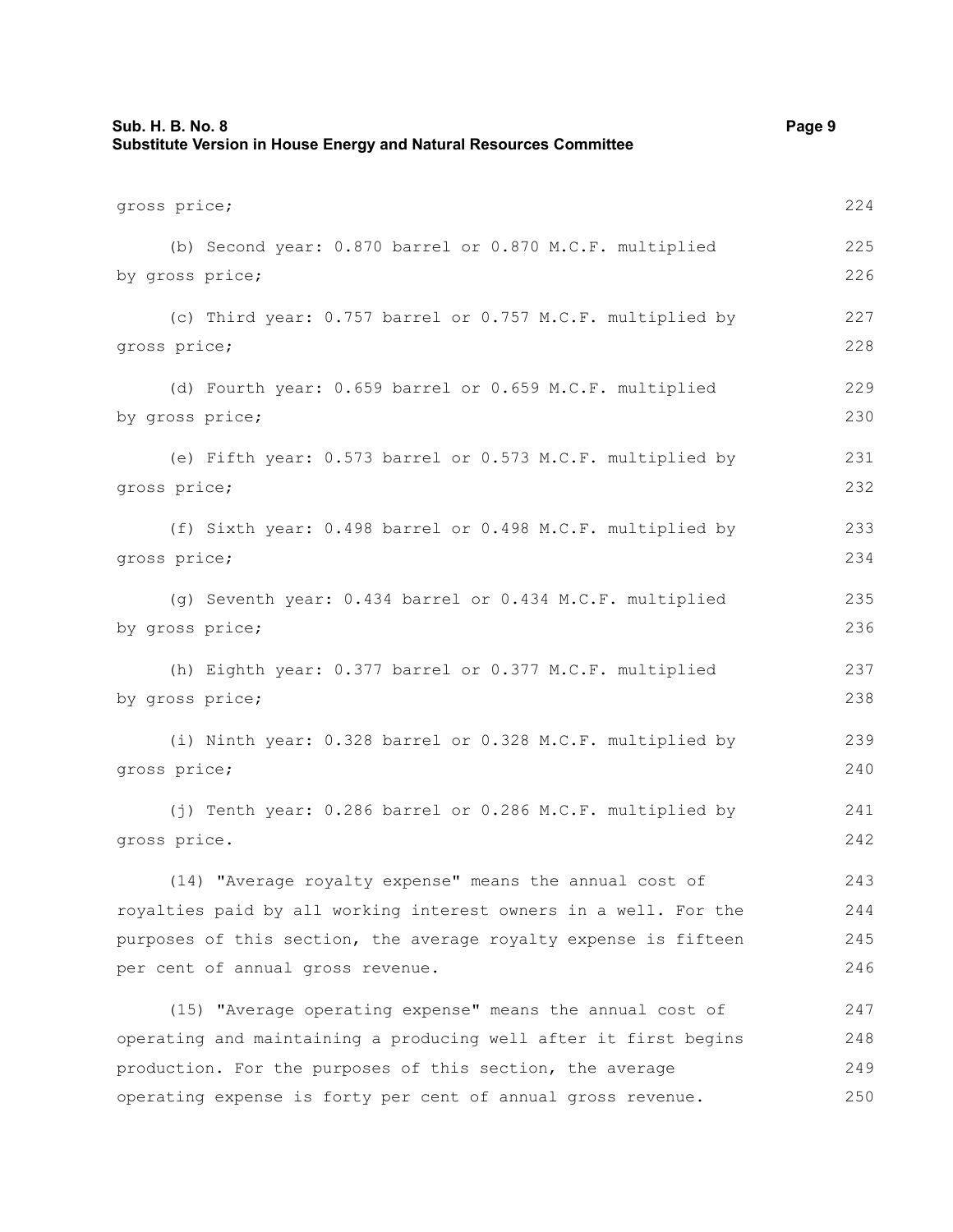#### **Sub. H. B. No. 8 Page 10 Substitute Version in House Energy and Natural Resources Committee**

(16) "Average capital recovery expense" means the annual capitalized investment cost of a developed and producing well. For the purposes of this section, average capital recovery expense is thirty per cent of annual gross revenue. 251 252 253 254

(17) "Discount rate" means the rate used to determine the present net worth of one dollar during each year of the ten-year discount period assuming the net income stream projected for each year of the ten-year discount period is received at the half-year point. For the purposes of this section, the discount rate equals thirteen per cent plus the rate per annum prescribed by division (B) of section 5703.47 of the Revised Code and determined by the tax commissioner in October of the calendar year immediately preceding the tax lien date. 255 256 257 258 259 260 261 262 263

(B) The true value in money of oil reserves constituting real property on tax lien dates January 1, 2007, and thereafter with respect to a developed and producing well that has not been the subject of a recent arm's length sale, exclusive of personal property necessary to recover the oil, shall be determined under division (B)(1) or (2) of this section. 264 265 266 267 268 269

(1) For wells-oil reserves for which average daily production of oil from a well is one barrel or more in the calendar year preceding the tax lien date, the true value in money equals the average daily production of oil from the well multiplied by the net present value of one barrel of oil, where: 270 271 272 273 274

(a) Net present value of one barrel of  $oil = 365$  x the sum of [net income for each year of the discount period x discount rate factor for that year] for all years in the discount period; and 275 276 277 278

(b) Net income for a year of the discount period = gross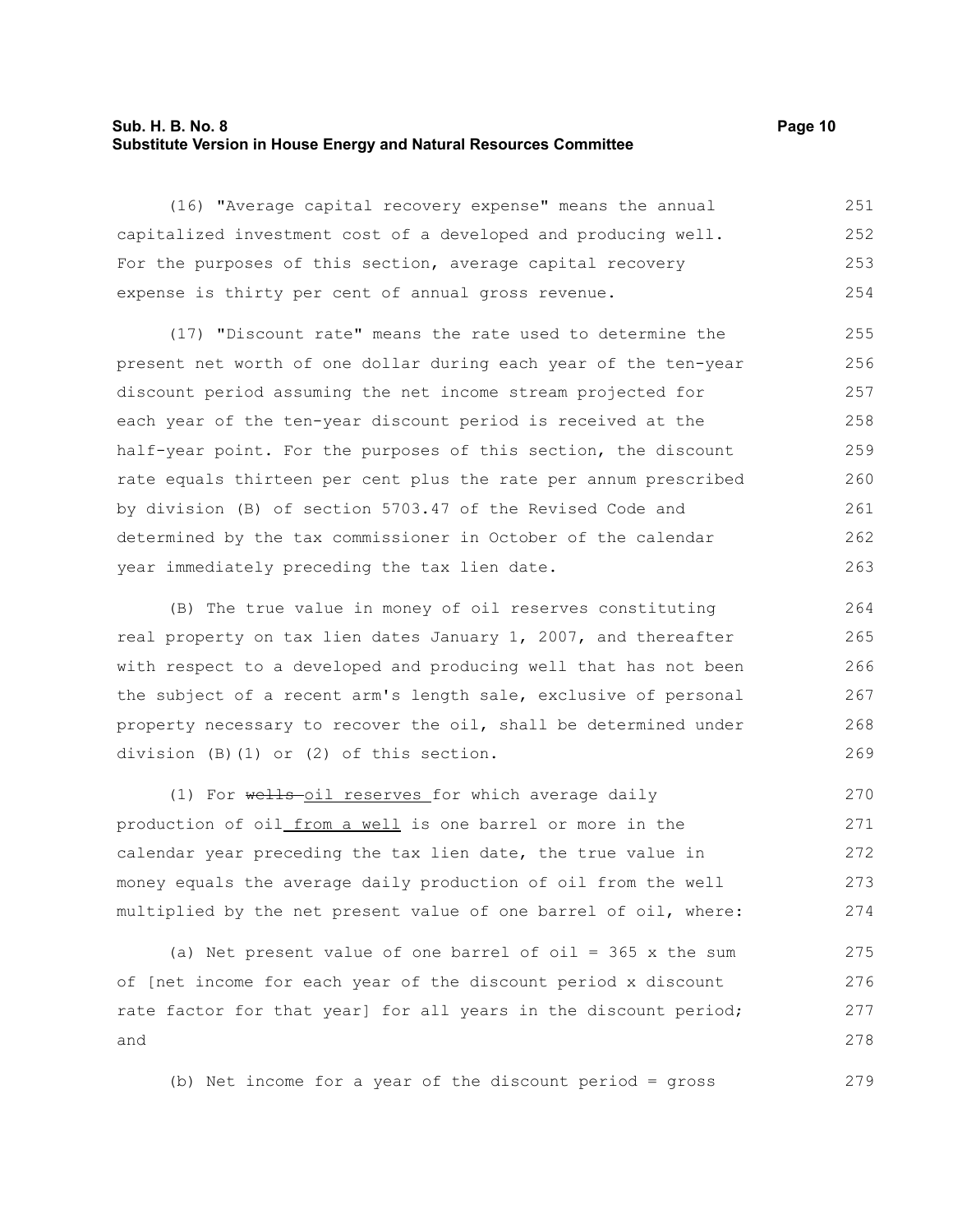revenue for that year minus the sum of the following for that year: average royalty expense, average operating expense, and average capital recovery expense. 280 281 282

(2) For wells-oil reserves for which average daily production of oil from a well is less than one barrel in the calendar year preceding the tax lien date, the true value in money equals the average daily production of the well, if any, in the calendar year preceding the tax lien date multiplied by sixty per cent of the net present value of one barrel of oil as computed under division (B)(1) of this section. 283 284 285 286 287 288 289

(C) The true value in money of gas reserves constituting real property on tax lien dates January 1, 2007, and thereafter with respect to a developed and producing well that has not been the subject of a recent arm's length sale, exclusive of personal property necessary to recover the gas, shall be determined under division (C)(1) or (2) of this section. 290 291 292 293 294 295

(1) For wells gas reserves for which average daily production of gas from a well is eight M.C.F. or more in the calendar year preceding the tax lien date, the true value in money equals the average daily production of gas from the well multiplied by the net present value of one M.C.F. of gas, where: 296 297 298 299 300

(a) Net present value of one M.C.F. of gas = 365 x the sum of [net income for each year of the discount period x discount rate factor for that year] for all years in the discount period; and 301 302 303 304

(b) Net income for a year of the discount period = gross revenue for that year minus the sum of the following for that year: average royalty expense, average operating expense, and average capital recovery expense. 305 306 307 308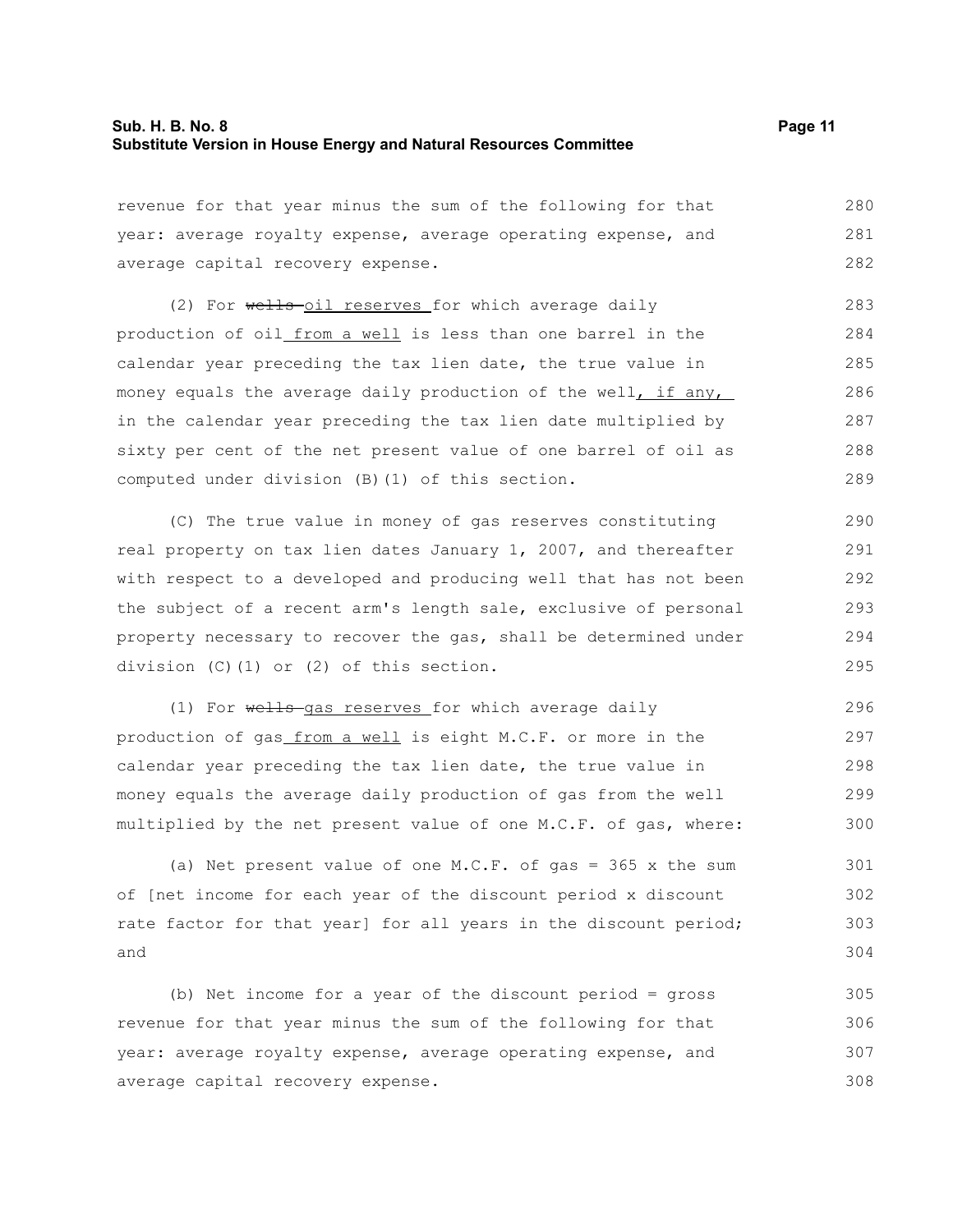## **Sub. H. B. No. 8 Page 12 Substitute Version in House Energy and Natural Resources Committee**

(2) For wells gas reserves for which average daily

production of gas\_from a well is less than eight M.C.F. in the calendar year preceding the tax lien date, the true value in money equals the average daily production of the well, if any, in the calendar year preceding the tax lien date multiplied by fifty per cent of the net present value of one M.C.F. as computed under division (C)(1) of this section. (D) No method other than the method described in this section shall be used to determine the true value in money of oil or gas reserves for property tax purposes. **Section 2.** That existing sections 1509.28 and 5713.051 of the Revised Code are hereby repealed. **Section 3.** (A) The amendment by this act of section 5713.051 of the Revised Code clarifies the intent of the General Assembly that the method described in section 5713.051 of the Revised Code for determining the true value in money of oil and 310 311 312 313 314 315 316 317 318 319 320 321 322 323 324

gas reserves for property tax purposes continues to represent the only method for valuing oil and gas reserves for property tax purposes. 325 326 327

(B) The amendment by this act of section 5713.051 of the Revised Code applies to any addition of oil and gas reserves to the tax list and duplicate on or after the effective date of that amendment, including oil and gas reserves added to the tax list pursuant to section 319.35, 319.36, or 5713.20 of the Revised Code. The amendment by this act of section 5713.051 of the Revised Code applies to any taxes for oil and gas reserves charged by a county auditor or county treasurer, including taxes for oil and gas reserves charged under section 319.40 or 5713.20 of the Revised Code on or after the effective date of that amendment. 328 329 330 331 332 333 334 335 336 337 338